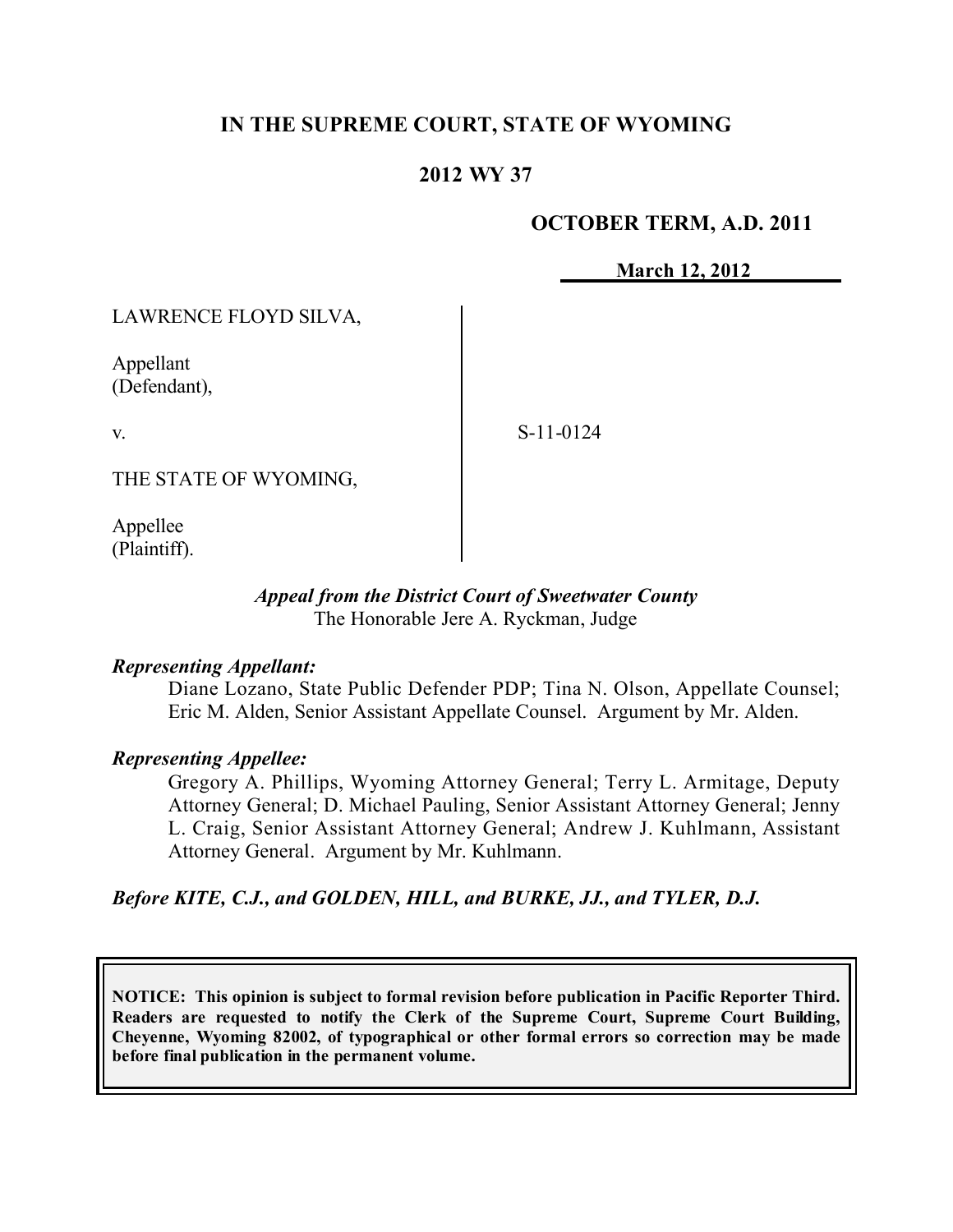### **TYLER, D.J.**

[¶1] Appellant, Lawrence Floyd Silva, seeks to overturn his felony convictions for Aggravated Burglary, in violation of Wyo. Stat. Ann. § 6-3-301(a) and (c)(ii) (LexisNexis 2011), and Attempt to Commit Kidnapping, in violation of Wyo. Stat. Ann.  $§ 6-1-301(a)(i)$  and Wyo. Stat. Ann.  $§ 6-2-201(a)(iii)$  (LexisNexis 2011). Appellant contends that the district court erred by preventing him from introducing certain evidence of the victim's prior conduct in his defense to the Attempt to Commit Kidnapping charge. Appellant also claims that the district court wrongfully refused his request to instruct on a lesser-included misdemeanor offense of Attempted False Imprisonment, under Wyo. Stat. Ann. § 6-1-301(a)(i) and Wyo. Stat. Ann. § 6-2-203(a) (LexisNexis 2011), to the felony charge of Attempt to Commit Kidnapping. We find no error and will affirm the convictions.

#### *ISSUES*

[¶2] Appellant presents his issues as follows:

- I. Did the trial court err in precluding relevant evidence of the victim's prior conduct, prohibiting Appellant from fully presenting his defense?
- II. Did the court improperly refuse to instruct on the lesser included offense of false imprisonment?

The State characterizes the issues as follows:

- I. Did the district court properly exclude evidence of the victim's previous sexual conduct because it was irrelevant to Appellant's defense?
- II. Did the district court properly decline to instruct the jury on the offense of false imprisonment as a lesserincluded offense of kidnapping?

### *FACTS*

[¶3] In the early morning hours of June 19, 2010, Appellant embarked upon his singleminded mission to remove his estranged fiancée from the Rock Springs apartment where she was staying with friends, and to "drag" her to his home so that they could "settle" the discord in their relationship. As he walked the several miles across the city toward the apartment, Appellant outlined his plan and his progress in a torrent of scurrilous voice and text messages sent to his intended's cellular telephone.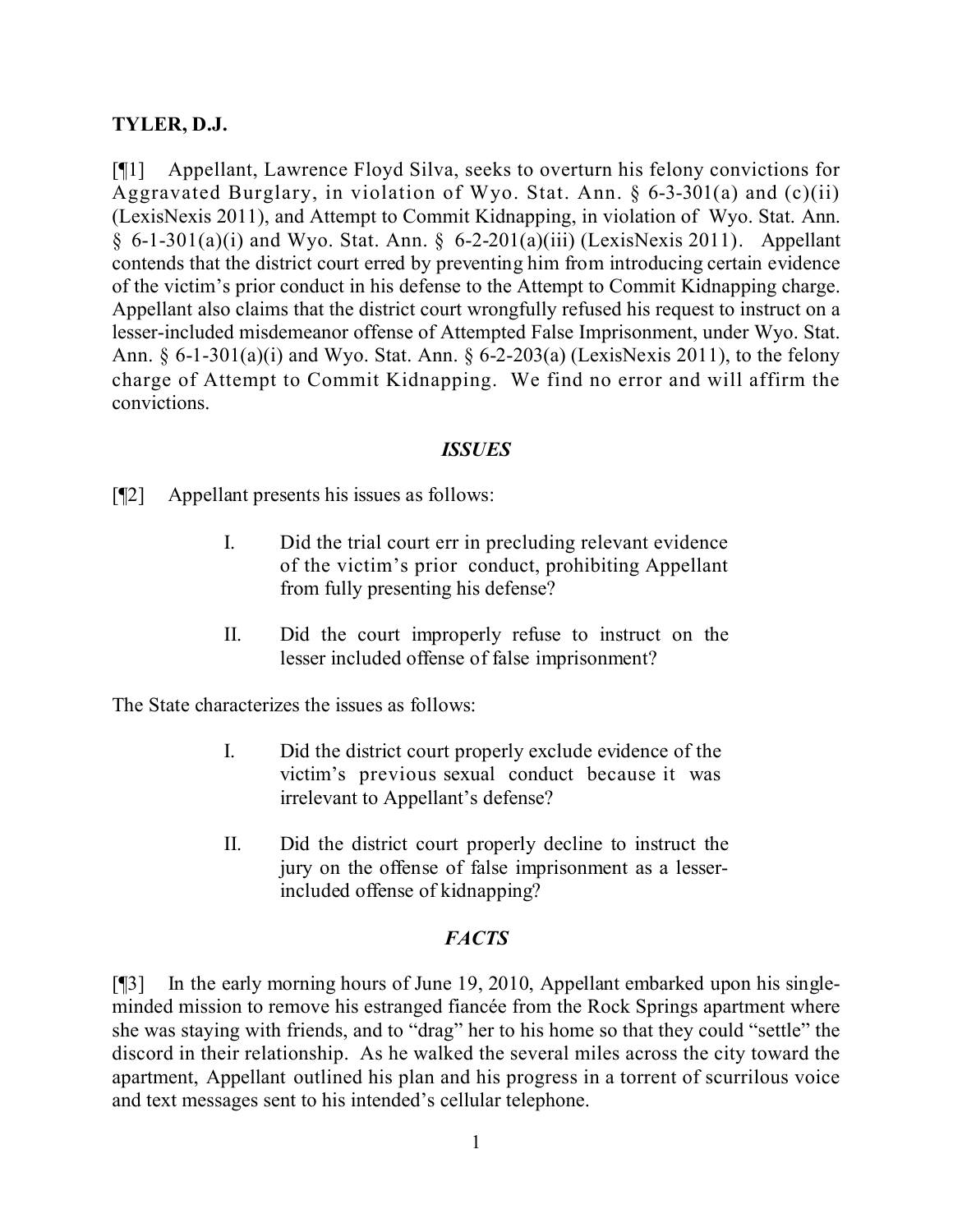[¶4] Upon his arrival at the apartment, Appellant began to pound loudly on the front door, awakening his former girlfriend from her sleep on a recliner in the living room. She approached a window near the door and implored Appellant to leave immediately – otherwise, she would call the police. Ignoring her plea to leave, Appellant commenced yelling his insistence that she "come home" with him.

[¶5] Alarmed at Appellant's unrelenting exhortations, his erstwhile companion snatched a nearby telephone and dialed 911 to summon help. Appellant then broke through the window screen and came "flying through the window" into the apartment in pursuit of his objective. The victim dropped the telephone and ran screaming into one of the bedrooms where she knelt down in terror while covering her face with her arms. Almost immediately, Appellant began slapping and pulling the victim's arms to pry her away from her position of protection. When these aggressions failed to overpower her resistance, Appellant seized the victim's hair and, while intoning his demand that she "come home," he began dragging her, literally kicking and screaming, down the hall toward the front of the apartment.

[¶6] Amid the ordeal, through the open window earlier breached by Appellant, the shouting voice of a neighbor offered his assistance to the victim and urged Appellant to immediately let loose of the victim and leave the apartment. The victim responded by pleading for the neighbor's assistance. Contemporaneously, Appellant remonstrated the neighbor's intervention by yelling that he should "mind his own business" and that Appellant was "just trying to get his wife home," all-the-while plodding toward the living room at the front of the apartment, pulling the victim by her hair. The locked front door frustrated the neighbor's immediate attempted rescue of the victim.

[¶7] When Appellant reached the living room with his victim in tow, he released her and unlocked the front door to accost the interloping neighbor. As Appellant exited through the door, the victim quickly shut and locked it behind him, and retreated into the apartment. The victim listened as Appellant confronted and grabbed the neighbor. The neighbor repelled Appellant's attack and retaliated by punching and head-butting Appellant into dazed submission. Battered and disoriented, Appellant staggered away from the apartment complex only later to be apprehended by police where he was formally arrested, taken to the hospital for treatment, and jailed.

[¶8] As to the district court's preclusion of certain evidence regarding the victim's past conduct, discovery and pretrial motion proceedings unveiled Appellant's strategy to defeat the charges against him by showing at trial that he lacked any specific intent to remove the victim so that he could "inflict bodily injury on or to terrorize" her. Appellant planned to demonstrate that his true intent at the time of the incident was actually to protect the victim from vulnerabilities to her safety caused by her habitual alcohol consumption by merely taking her to his home. To articulate to the jury his real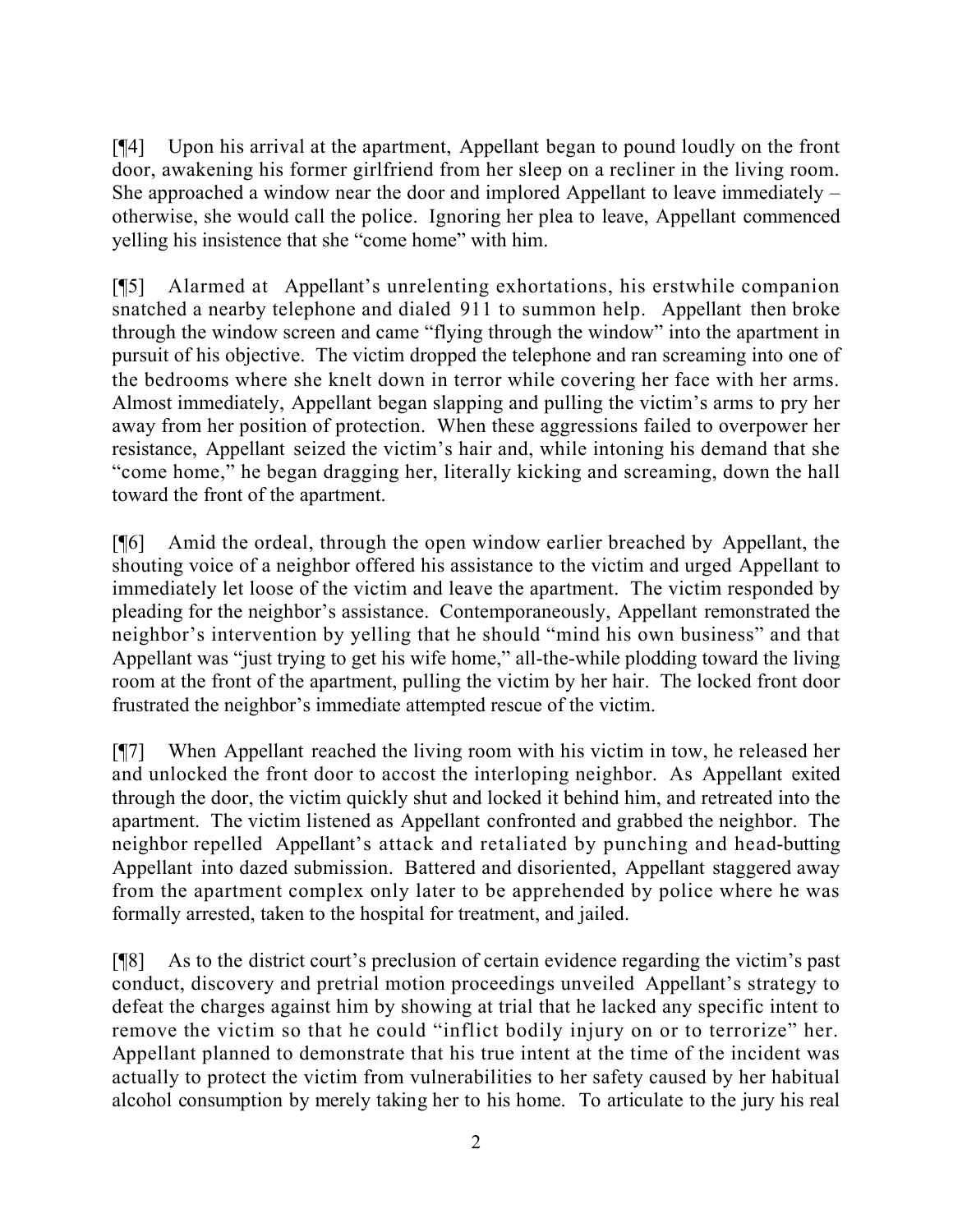intent at the time, Appellant proposed to present detailed evidence of the victim's past conduct, particularly related to her frequent use of alcohol, including the following: the victim was an alcoholic; the victim often drank until she passed-out; she had once been assaulted after falling into unconsciousness from alcohol consumption; she had previously been photographed in the nude while asleep under the effects of alcohol; she had a tendency to become promiscuous with strangers when she was under the influence of intoxicants; she had previously been an exotic dancer; she had been arrested for incidents associated with her intoxication; and, she had been convicted of some misdemeanor alcohol-related offenses. Most of the information concerning the victim's supposed sexual conduct before, and during, the tenure of the couple's romantic relationship was learned from investigations conducted after Appellant committed the acts resulting in the charges being levied against him. Despite the fact that he was admittedly ignorant of the victim's putative extraneous sexual behavior prior to the date that the events transpired, Appellant nevertheless wanted to provide such evidence to the jury.

[¶9] The State filed a motion *in limine* aimed at preempting Appellant's reliance on many of these anticipated proofs. Appellant's trial attorney responded, mainly citing W.R.E. 404(a) as justifying introduction and admissibility of this key evidence. The State's trial counsel objected to admission of this evidence relying upon W.R.E. 405, 608, and 609, and based upon an analogy to Wyoming's rape shield statute, Wyo. Stat. Ann. § 6-2-312 (LexisNexis 2011) (applicable only in sexual assault cases). The district court held a series of pretrial hearings on the pending motion.

[¶10] After completing the hearings and listening to the arguments of counsel, the district court ruled that evidence of the victim's drinking habits and alcohol-related arrests was germane to Appellant's defense. The district court found that evidence of the victim's misdemeanor convictions for alcohol-related violations was inadmissible under W.R.E. 609. The district court held that evidence regarding the victim's sexual conduct while she was intoxicated or evidence that she was once sexually assaulted while she was passed-out was inadmissible since such evidence was not relevant, was unrelated to the victim's reputation for truthfulness or untruthfulness, and was generally viewed as an impermissible overt attack upon her character which was not at issue in the case. Appellant's ostensible lack of knowledge of the victim's sexual conduct prior to the time of the incident proved significant to the district court in making its ruling – especially as to how Appellant intended to get any specific knowledge of the victim's sexual propensities when she becomes intoxicated into evidence in the event that he did not testify at trial. Nonetheless, the district court invited Appellant's trial counsel to make an offer of proof outside the hearing of the jury at an appropriate time during trial in the event that Appellant wanted to re-address presentation of evidence concerning the victim's sexual past.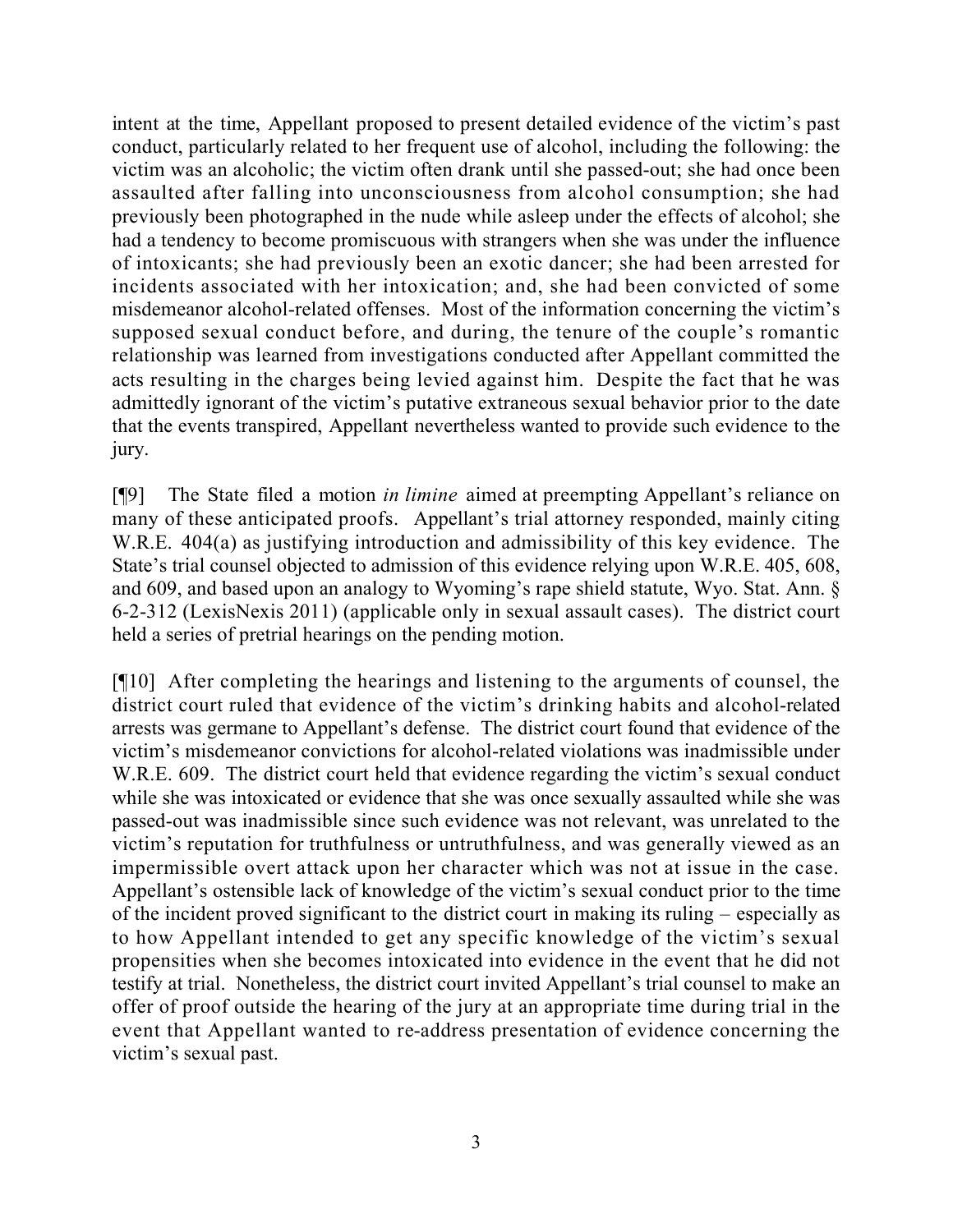[¶11] At trial, the district court gave Appellant's trial counsel considerable latitude in examining the victim and other witnesses concerning the prior conduct of the victim at various times when she was intoxicated. This included a ruling after a bench conference that Appellant's counsel could solicit testimony and evidence pertaining to some photographs which were taken of the nude victim at a time that she was passed-out from the effects of alcohol consumption. Moreover, Appellant testified at length regarding his relationship with the victim and issues related to her drinking. Although the district court remained steadfast in its pretrial prohibition of evidence of the victim's sexual conduct while intoxicated or evidence that she was sexually assaulted while passed-out by sustaining the State's objections at trial, Appellant never asked to make an offer of proof outside the hearing of the jury to preserve for the record any proposed evidence concerning the victim's sexual past in accordance with W.R.E. 103.

[¶12] The second issue on appeal spurs examination of the district court's refusal of Appellant's proffered lesser-included offense instruction. Appellant requested proposed jury instructions setting forth his contention that the jury should consider, in the alternative, Attempted False Imprisonment and False Imprisonment as lesser-included misdemeanor offenses to Attempt to Commit Kidnapping and Kidnapping, respectively. At the jury instruction conference, Appellant's trial counsel objected to the district court's refusal to give the lesser-included offense instructions. The attorney for the State argued, and the district court agreed, that Attempted False Imprisonment is not a lesserincluded offense to Attempt to Commit Kidnapping where, as was specifically charged in the instant case, Appellant's purported criminal conduct involved an attempted removal – not confinement – of the victim.

[¶13] Ultimately, the jury found Appellant guilty of Aggravated Burglary and Attempt to Commit Kidnapping. The district court sentenced Appellant to imprisonment for twelve to fifteen years on each count to be served concurrent, but consecutive to an imprisonment sentence in an unrelated case.

### *DISCUSSION*

### *Standard of Review – Evidentiary Rulings*

[¶14] The standard guiding our review of a district court's evidentiary rulings in a criminal case is well-known:

> Evidentiary rulings are within the sound discretion of the trial court and include determinations of the adequacy of foundation and relevancy, competency, materiality, and remoteness of the evidence. This Court will generally accede to the trial court's determination of the admissibility of evidence unless that court clearly abused its discretion. We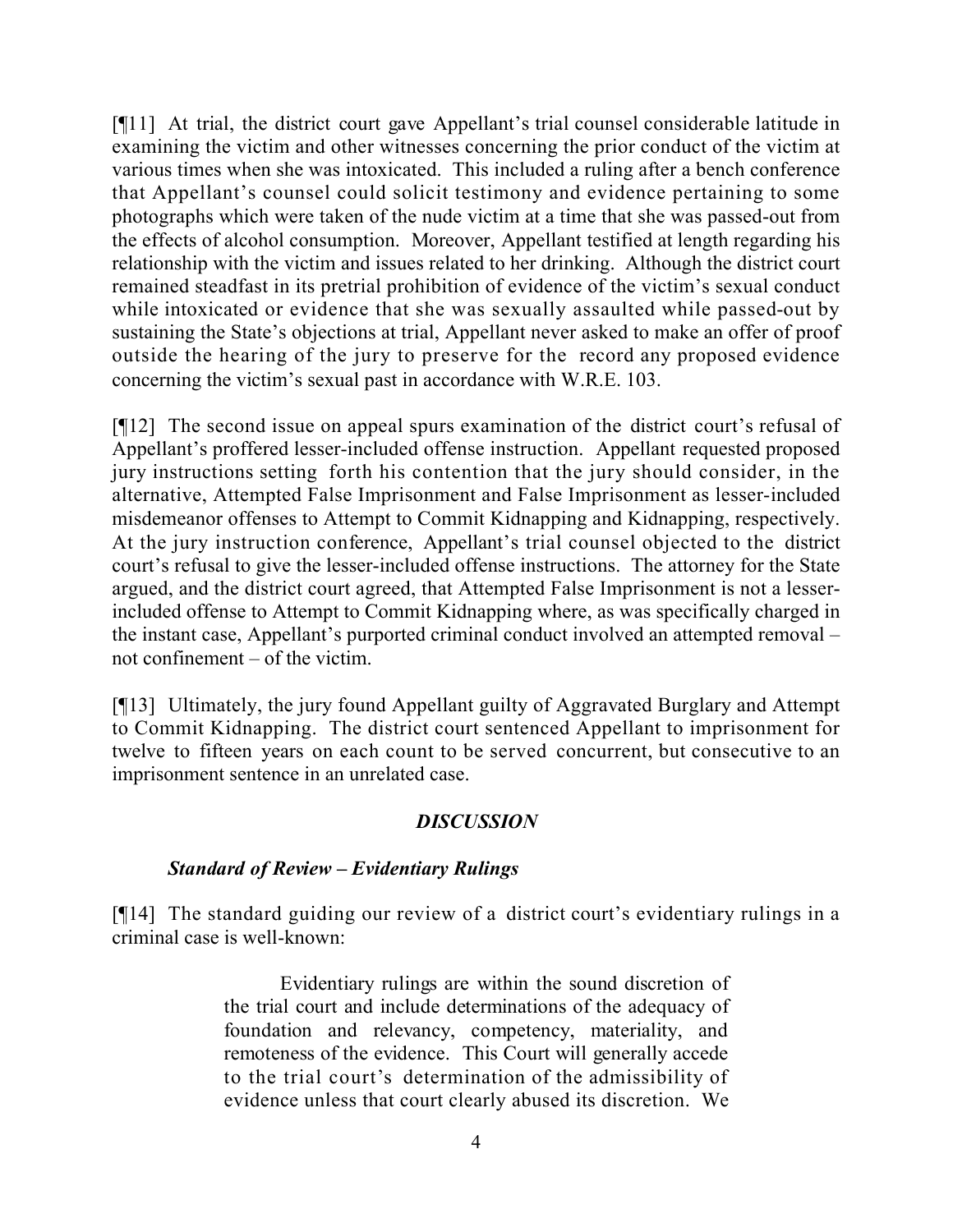have described the standard of an abuse of discretion as reaching the question of the reasonableness of the trial court's choice. Judicial discretion is a composite of many things, among which are conclusions drawn from objective criteria; it means exercising sound judgment with regard to what is right under the circumstances and without doing so arbitrarily or capriciously. In the absence of an abuse of discretion, we will not disturb the trial court's determination. The burden is on the defendant to establish such an abuse.

*Edwards v. State*, 2007 WY 146, ¶ 7, 167 P.3d 636, 637 (Wyo. 2007) (citations omitted); *see Vigil v. State*, 2010 WY 15, ¶ 11, 224 P.3d 31, 36 (Wyo. 2010). Even if an evidentiary determination error is found to have occurred, Appellant carries the burden of affirmatively showing that such error was prejudicial:

> If we conclude the trial court erred, we must then determine if the error was prejudicial. *Bromley v. State*, 2009 WY 133, ¶ 24, 219 P.3d 110, 116 (Wyo. 2009). An error is prejudicial if there is a reasonable possibility the verdict might have been more favorable to the appellant if the error had never occurred. *Callen v. State*, 2008 WY 107, ¶ 5, 192 P.3d 137, 141 (Wyo. 2008). The burden of proving prejudicial error rests with the appellant. *Skinner v. State*, 2001 WY 102, ¶ 25, 33 P.3d 758, 767 (Wyo. 2001).

*Bloomfield v. State*, 2010 WY 97, ¶ 17, 234 P.3d 366, 373 (Wyo. 2010).

# *The District Court's Exclusion of Certain Evidence of the Victim's Prior Conduct*

[¶15] Appellant insists that the district court should have allowed him to present certain evidence of the victim's past sexual conduct at times that she was intoxicated to fully explain to the jury his motivation and specific intent at the time of the events giving rise to the charges. He believes that, armed with evidence of the victim's past alcohol-fueled risky sexual behaviors, the jury could have understood and agreed that his true intent was to protect her— not to harm her. Appellant maintains that conveying his actual intent to the jury was vital to his defense to the specific intent crimes charged, and that the district court committed error by refusing such testimony.

[¶16] In pretrial hearings regarding the State's motion *in limine*, the district judge spontaneously expressed his views upon the various arguments being advanced by the opposing attorneys. Comments interspersed in the record during these hearings relate to the court's reaction to: the State's counsel's analogy to Wyoming's rape shield statute,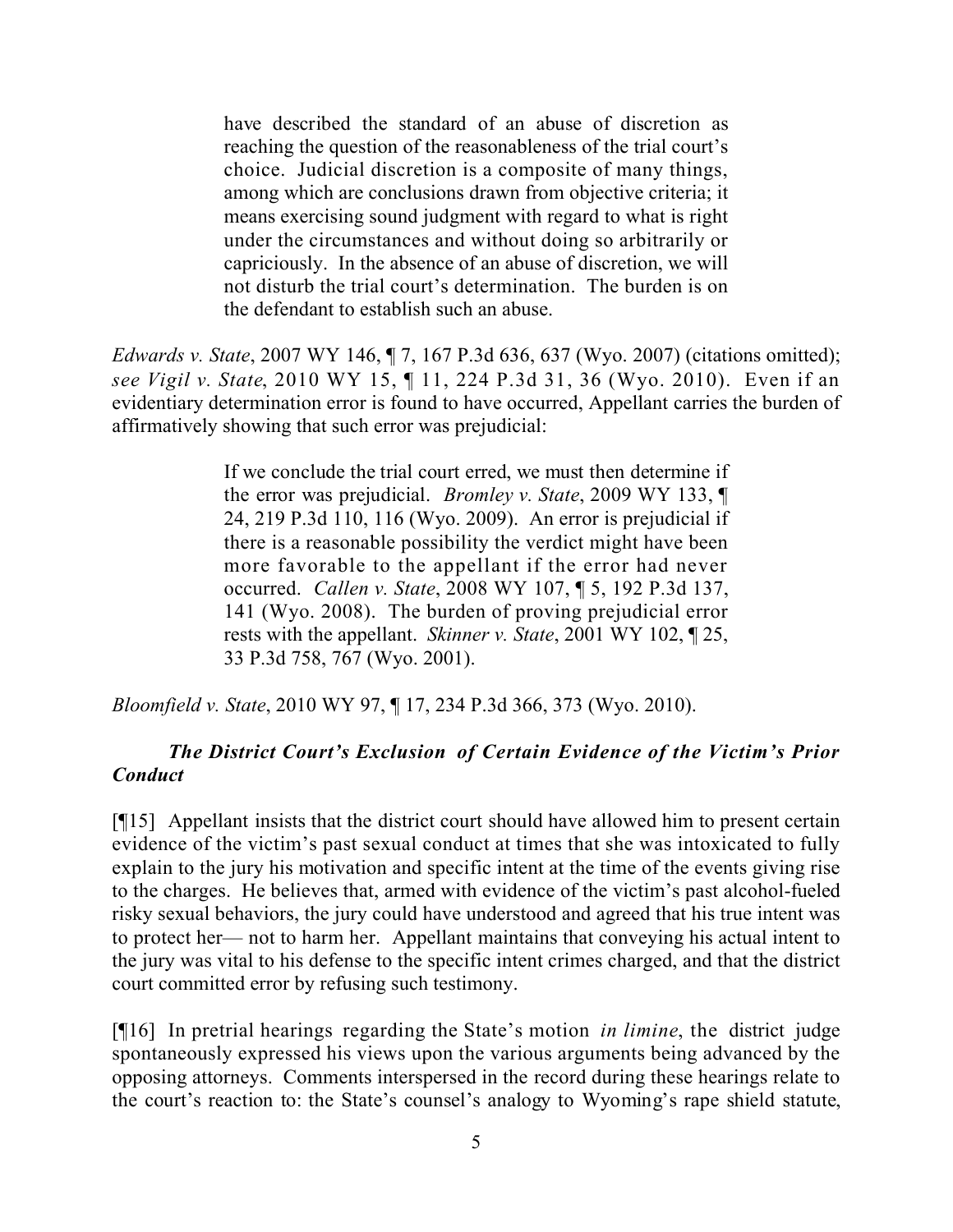preventing introduction of the victim's sexual history in a sexual assault case; Appellant's trial counsel's arguments relying upon W.R.E. 404(a) as supporting introduction of the victim's sexual past events; the claims that W.R.E. 405 addresses character evidence based upon past instances of conduct in very specific circumstances; the State's assertions that W.R.E. 608 prohibits use of evidence of the victim's character, except as to her reputation for truthfulness or untruthfulness; and, arguments whether W.R.E. 609 would permit introduction of the victim's misdemeanor convictions for alcohol-related offenses. Appellant contends that these remarks made during arguments were the trial judge's stated grounds for the evidentiary rulings for which he assigns error. The record belies Appellant's contention.

[¶17] Throughout the pretrial proceedings, the trial judge patiently reiterated that evidence of the victim's sexual conduct while intoxicated or evidence that she was sexually assaulted while passed-out was simply "not relevant" to the issues in the case.<sup>1</sup> W.R.E. 401 ("'Relevant evidence' means evidence having a tendency to make the existence of any fact that is of consequence to the determination of the action more probable or less probable than it would be without the evidence."). Inasmuch as this victim's sexual history was held to be "not relevant," it was, therefore, "not admissible." W.R.E. 401 and 402 ("Evidence which is not relevant is not admissible."). After declaring evidence of the victim's past sexual conduct to be inadmissible, there was no need for the district court to conduct any further analysis under any of the other evidentiary rules. W.R.E. 104(a), 401, 402. The trial judge then informed Appellant's trial counsel that the court would revisit the issue during trial if it were raised as an offer of proof outside the hearing of the jury.<sup>2</sup> See W.R.E. 104(b). Since Appellant has failed to show that the district court abused its discretion in making this preliminary evidentiary

[Court]: Yes.

<sup>&</sup>lt;sup>1</sup>Pertinent portions of W.R.E. 104 pertain to preliminary determinations on admissibility:

<sup>(</sup>a) *Questions of admissibility generally*. Preliminary questions concerning the qualification of a person to be a witness, the existence of a privilege, or the admissibility of evidence shall be determined by the court, subject to the provisions of subdivision (b). In making its determination it is not bound by the rules of evidence except those with respect to privileges.

<sup>(</sup>b) *Relevancy conditioned on fact*. When the relevancy of evidence depends upon the fulfillment of a condition of fact, the court shall admit it upon, or subject to, the introduction of evidence sufficient to support a finding of the fulfillment of the condition.

<sup>&</sup>lt;sup>2</sup>Appellant's trial attorney clarified the procedure for an offer of proof:

<sup>[</sup>Appellant's Counsel]: So the way we will proceed is that I can call my witnesses, but if I wish to inquire into that particular – into an area of the girl's behavior when she's drunk, at that point, you will require an offer of proof?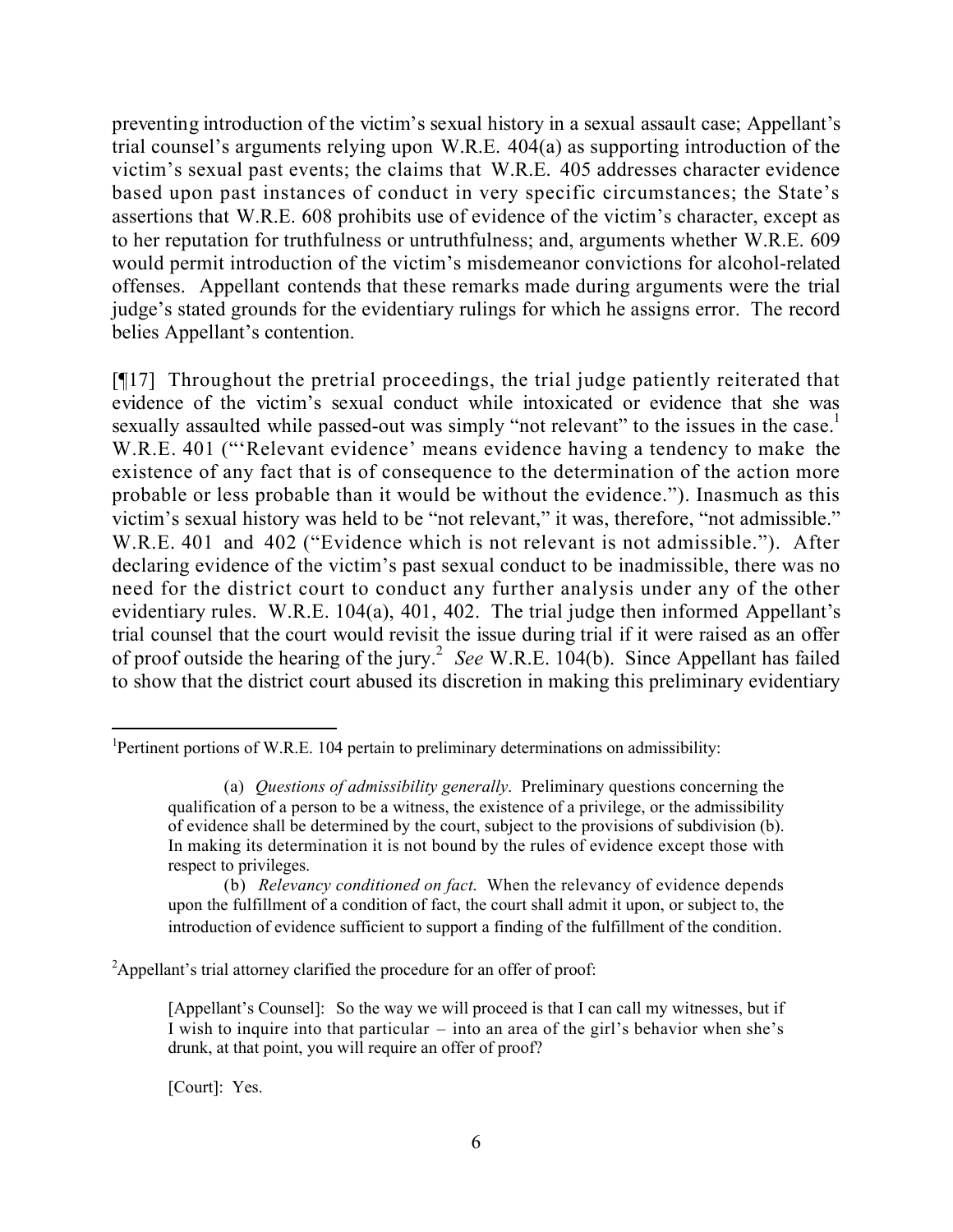ruling, we uphold that determination. *Edwards*, ¶ 7, 167 P.3d at 637.

[¶18] Appellant's objective of placing the victim's self-endangering proclivities before the jury to vitiate any proof of his specific intent to harm her went almost unimpeded by the district court's exclusion of certain irrelevant evidence. The victim admitted that she had hurt herself when intoxicated; she had experienced acute and chronic health problems while under the influence of alcohol; she had been arrested for driving under the influence; and, she was an habitual drinker. She acknowledged that she had informed Appellant of these facts, or knew that he was in a position to have personally observed them. The victim's mother outlined the victim's addiction to drinking, that the victim had been arrested for driving while intoxicated, and that the victim had once been left stranded in the desert after a bout of drinking. The victim's former roommate testified that the victim's incessant drinking precipitated the termination of their living arrangement. A former neighbor described how he had observed the victim being taken away by ambulance after she consumed straight vodka from the bottle. The victim's prior boyfriend testified that he decided to end their relationship due to her habitual drinking. Appellant testified at trial. He explained that the victim had crashed his car when she was intoxicated; the victim had to be removed from bars due to her drinking to the point of unconsciousness; the victim is often inebriated to the point that she has no orientation of time or place; the victim suffers health problems stemming from her use of alcohol; and, once, while passed-out, a stranger photographed her nude body. Appellant concluded that he was aware of the victim's past risky behaviors inevitably attributed to her alcohol consumption, and that his intent at the time of the events giving rise to his criminal charges was merely to protect the victim.

[¶19] Throughout the entire trial, there was only one occasion where Appellant's trial counsel crossed into forbidden areas of evidence production, yet no offer of proof was made.<sup>3</sup> While cross-examining the victim, Appellant's trial attorney inquired about a

\* \* \* \*

(2) Offer of Proof. – In case the ruling is one excluding evidence, the substance of the evidence was made known to the court by offer or was apparent from the context within which questions were asked.

 $[$ \* \*  $]$ 

  $3$ Applicable parts of W.R.E. 103 provide as follows:

<sup>(</sup>a) *Effect of erroneous ruling*. Error may not be predicated upon a ruling which admits or excludes evidence unless a substantial right of the party is affected, and

<sup>(</sup>b) *Record of offer and ruling*. – The court may add any other or further statement which shows the character of the evidence, the form in which it was offered, the objection made, and the ruling thereon. It may direct the making of an offer in question and answer form. (c) *Hearing of jury*. – In jury cases, proceedings shall be conducted, to the extent practicable, so as to prevent inadmissible evidence from being suggested to the jury by any means, such as making statements or offers of proof or asking questions in the hearing of the jury.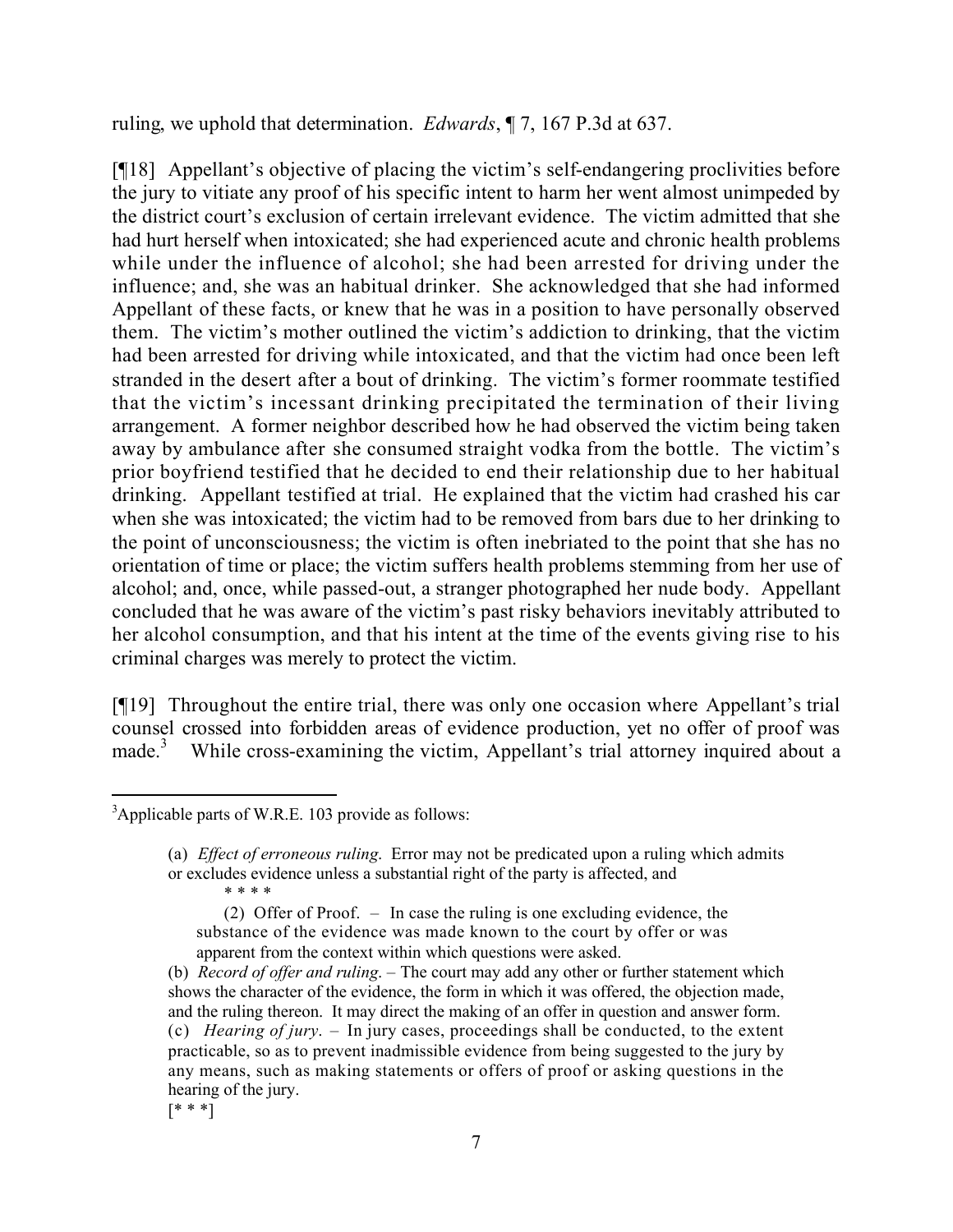prior marriage and whether she had been sexually assaulted. This drew an objection from the attorney for the State. At a bench conference on the objection, the district court sustained the objection since the inquiry fell into previously disallowed subjects. Instead of making an offer of proof, Appellant's counsel sought permission to query the victim regarding photographs taken of the victim while nude after she passed-out from alcohol consumption. The court permitted this line of questioning.

[¶20] In order to protect the record and to satisfy the requirements of W.R.E. 103, Appellant needed to make a timely showing that "a substantial right [of Appellant was] affected" and "the substance of the evidence was made known to the court by offer or was apparent from the context within which questions were asked." W.R.E. 103(a)(2). Quite simply, Appellant should have made an offer of proof if he intended to attack the district court's evidentiary rulings:

> [T]here is only one prudent way for an offer of proof to be made at trial. The attorney who seeks to offer evidence, which has been refused or to which an objection has been upheld, should take the initiative. The offer of proof should then take the form of counsel's eliciting the proposed testimony directly from the witness, or entering the tangible evidence in the record, all outside of the hearing of the jury.

*Bloomfield*, ¶ 23, 234 P.3d at 375 (quoting *Rudolph v. State*, 829 P.2d 269, 275 (Wyo.1992)). Further,

> "It is settled law that a proponent of evidence has the burden to apprise the trial court that a rule of evidence permits the admission of that evidence." *Moe v. State*, 2005 WY 149, ¶ 9, 123 P.3d 148, 151 (Wyo. 2005). "[T]he offer of proof must specifically indicate the purpose of the testimony." *Pack v. State*, 571 P.2d 241, 245 (Wyo. 1977).

*Bloomfield*, ¶ 20, 234 P.3d at 374.

[¶21] Appellant's decision not to give an offer of proof stripped the district court's ability to reconsider its exclusion of evidence at an appropriate time during trial, and it now inhibits meaningful appellate review of the district court's action. *Id.*, ¶ 23, 234 P.3d at 375-76 (quoting *Hermreck v. State*, 956 P.2d 335, 338 (Wyo. 1998)) ("The lack of an offer of proof impacts the district court's ruling and severely impedes appellate review."). Indeed, Appellant's omission to make an offer of proof must result in a waiver of his ability to attribute error to the district court. *Padilla v. State*, 601 P.2d 189, 194 (Wyo. 1979) (citing *Meredith v. Hardy*, 554 F.2d 764 (5 th Cir. 1977) and *Yost v. A. O. Smith Corp.*, 562 F.2d 592 (8<sup>th</sup> Cir. 1977)).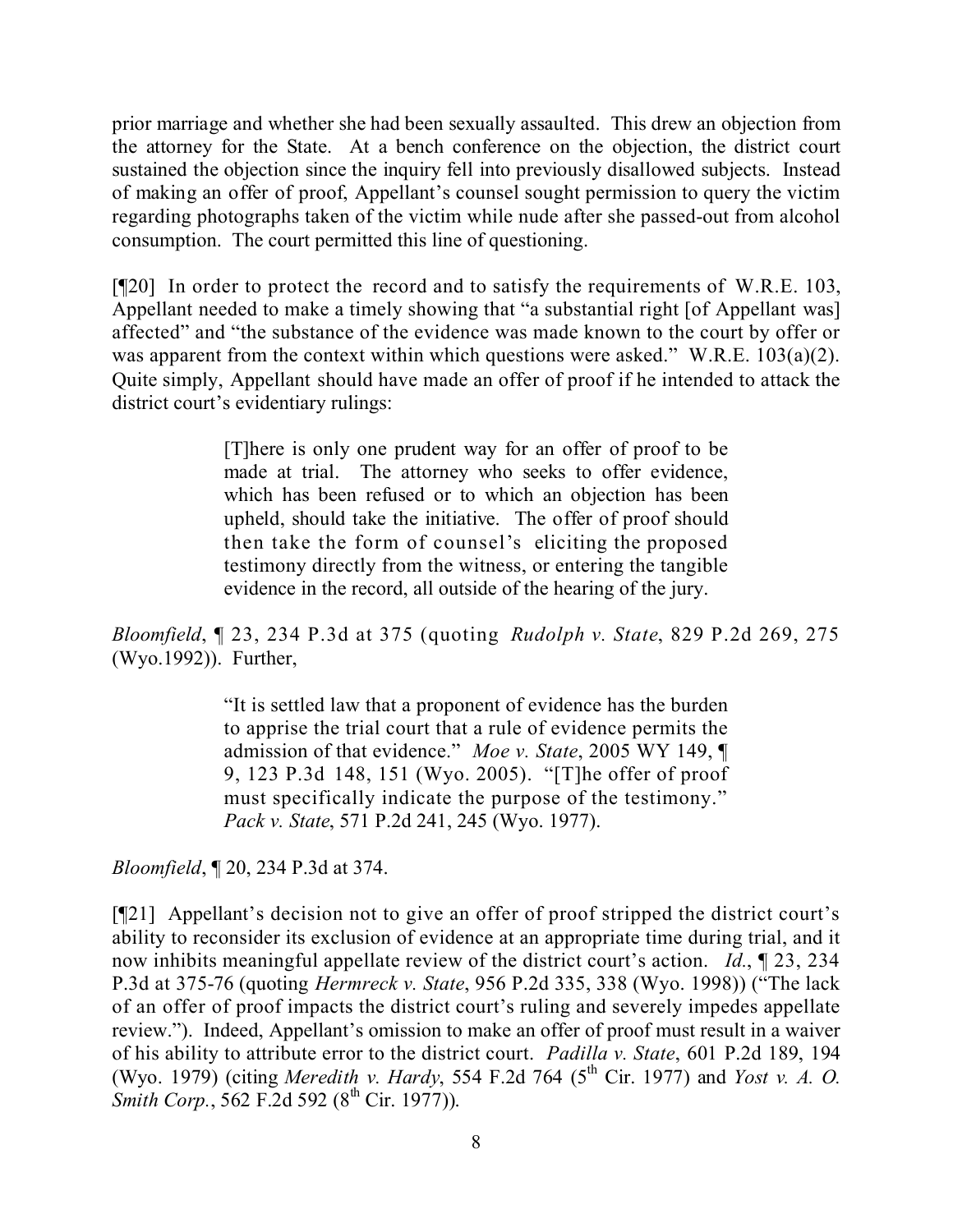[¶22] Appellant has not satisfied his burden of showing that the district court abused its discretion in making evidentiary rulings excluding irrelevant evidence of the victim's past conduct. *Edwards*, ¶ 7, 167 P.3d at 637. It was reasonable for the district court to conclude as it did, and we, therefore, find no error.

### *Standard of Review – Denial of a Lesser-Included Offense Instruction*

[¶23] The determination of whether one crime is a lesser-included offense of another generally implicates a question of law, subjecting the issue to appellate review *de novo*:

> When the error is preserved, the standard for appellate review with respect to the grant or denial by the trial court of a lesser included offense instruction is directed by the nature of the question. We hold that the determination of what offenses are "necessarily included in the offense charged" is primarily a question of law. Wyo.R.Crim.P. 31(c). Therefore, the appropriate standard for appellate review is *de novo*. *United States v. Spencer*, 905 F.2d 1260 (9th Cir. 1990); *United States v. Komisaruk*, 885 F.2d 490 (9th Cir. 1989); *United States v. Brown*, 761 F.2d 1272 (9th Cir. 1985).  $[$ \* \* \*].

*State v. Keffer*, 860 P.2d 1118, 1137 (Wyo. 1993); *see Dean v. State*, 2003 WY 128, ¶¶ 11-12, 77 P.3d 692, 696 (Wyo. 2003); *Houghton v. State*, 6 P.3d 643, 646 (Wyo. 2000); *Paramo v. State*, 896 P.2d 1342, 1344 (Wyo. 1995); *Sindelar v. State*, 932 P.2d 730, 732 (Wyo. 1997).

# *The District Court's Refusal of Appellant's Proffered Lesser-Included Offense Instruction*

[¶24] We have adopted the statutory elements test as an uncomplicated means for ascertaining whether the jury should be instructed on a lesser-included offense.<sup>4</sup>

<sup>4</sup>The statutory elements test is also commonly known as the *Blockburger* test. The United States Supreme Court enunciated the *Blockburger* test as a method to identify the potential existence of double jeopardy:

The applicable rule is that where the same act or transaction constitutes a violation of two distinct statutory provisions, the test to be applied to determine whether there are two offenses or only one, is whether each provision requires proof of a fact which the other does not.

*Blockburger v. United States*, 284 U.S. 299, 304, 52 S.Ct. 180, 182, 76 L.Ed.306 (1932).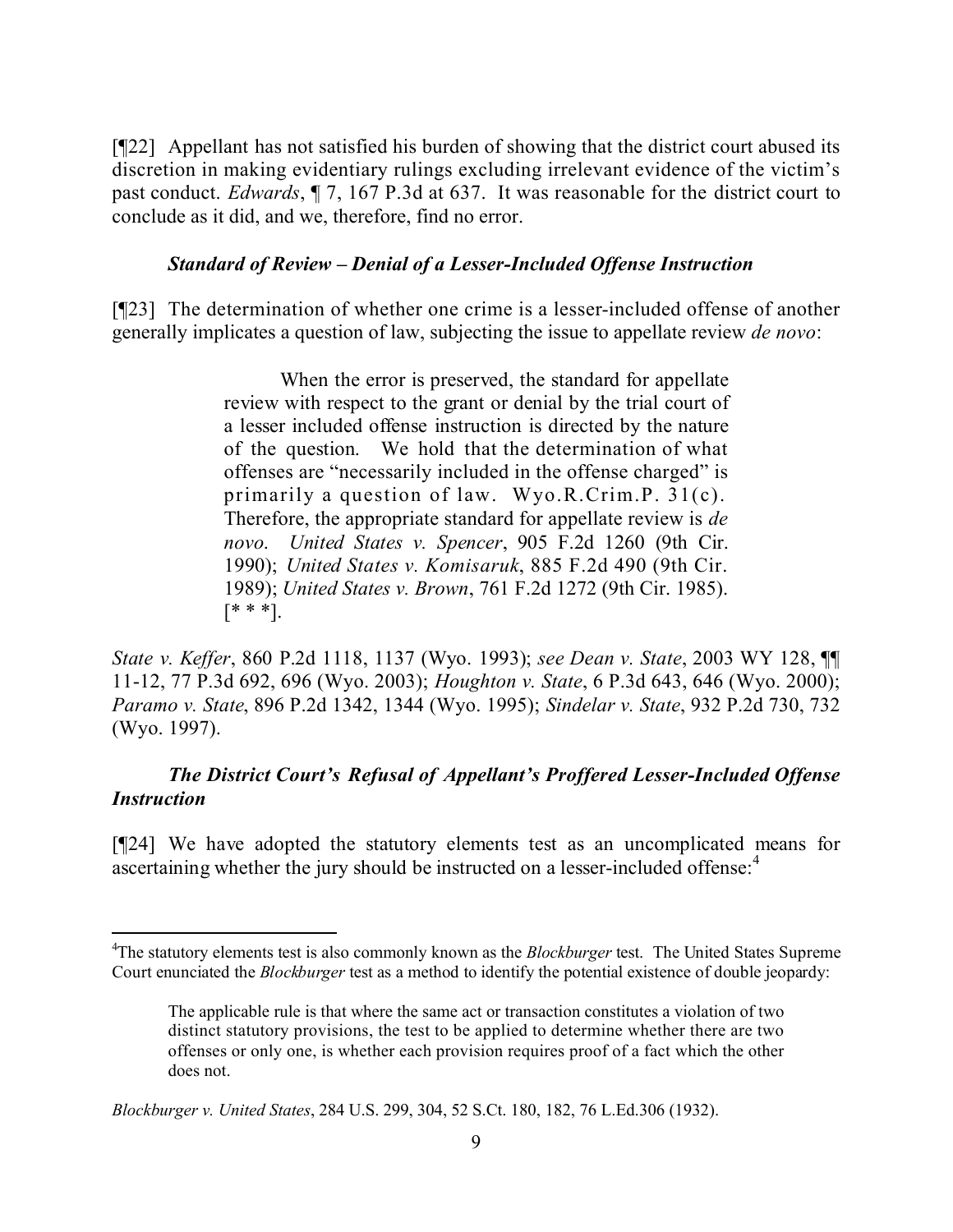Based upon this comprehensive review of the cases in our state, relevant federal precedent, and the mandates of the constitutions of the United States and Wyoming, as well as the persuasive impact of the position of the Supreme Court of the United States, we are convinced that the statutory elements test is the one to invoke to determine whether a lesser included offense instruction under Wyoming Rule 31(c) is appropriate. "Under this test, one offense is not 'necessarily included' in another unless the elements of the lesser offense are a subset of the elements of the charged offense. Where the lesser offense requires an element not required for the greater offense, no instruction is to be given under [Wyoming Rule 31(c) ]." *Schmuck II* [*Schmuck v. United States*], 489 U.S. [705] at 716, 109 S.Ct. [1443] at 1450[, 103 L.Ed.2d 734 (1989)].

*Keffer*, 860 P.2d at 1133-34; *see Dean*, ¶¶ 14-19, 77 P.3d at 697-99. Moreover,

Suffice it to say that, under any standard or test, a lesser-included offense instruction is not to be given in the absence of some minimal evidentiary support and that, after determining that the statutory elements test has been met, the trial court is obligated also to determine whether a lesser-included offense instruction is supported by the evidence.

*Id.*, **[19, 77 P.3d at 699.** 

[¶25] At trial, Appellant faced a felony charge of Attempt to Commit Kidnapping by removal. The pertinent statutory elements of kidnapping by removal under which Appellant was prosecuted are:

> (a) A person is guilty of kidnapping if he unlawfully removes another from his place of residence or business or from the vicinity where he was at the time of the removal, . . . with the intent to:

[\* \* \*]

(iii) Inflict bodily injury on or to terrorize the victim . . . .

(b) A removal or confinement is unlawful if it is accomplished:

(i) By force, threat or deception[.]

Wyo. Stat. Ann.  $\S 6-2-201(a)(iii)$  and  $(b)(i)$  (LexisNexis 2011).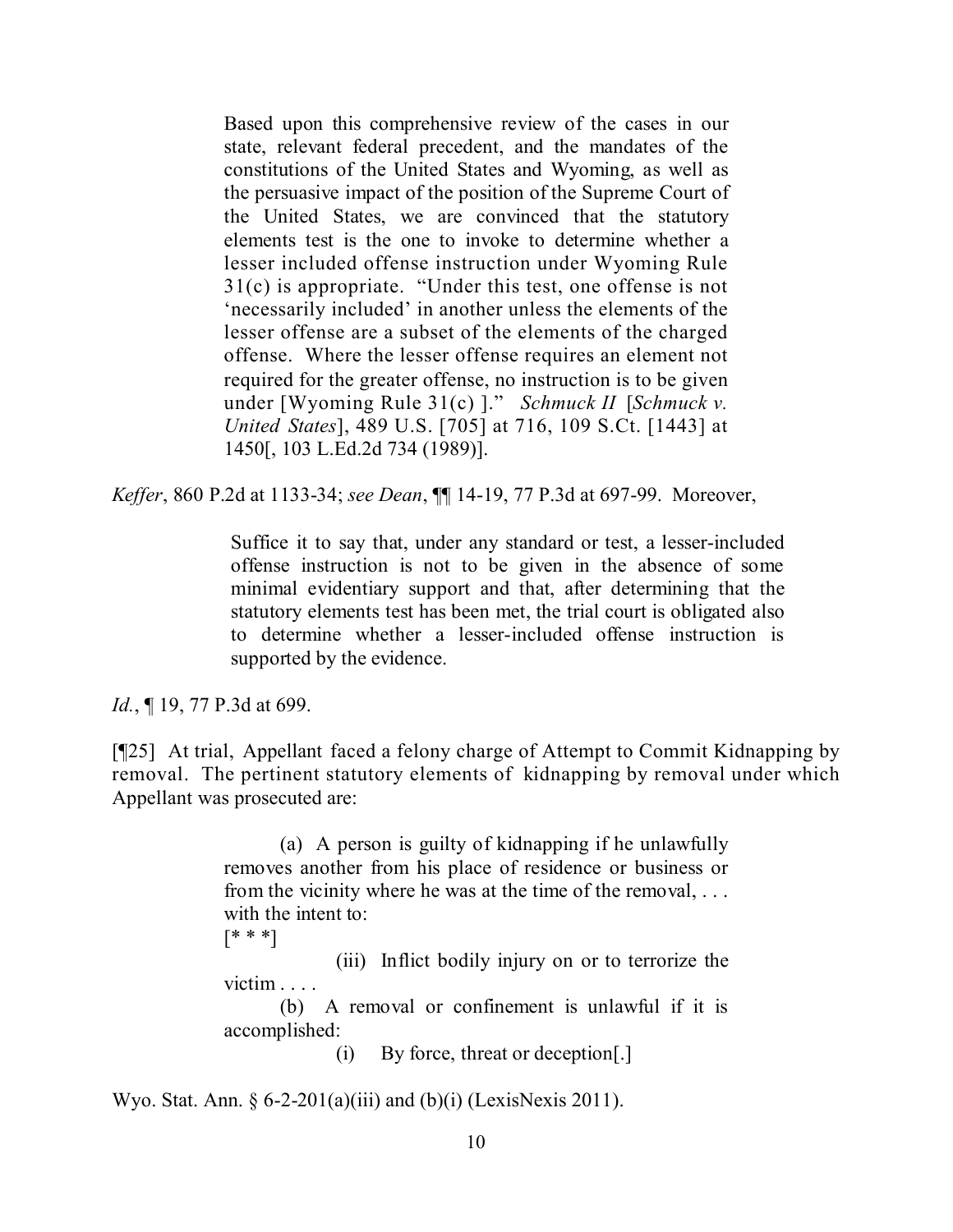[¶26] The court below ultimately gave "Instruction No. 30" at the conclusion of the evidentiary portion of the trial:

The elements of the crime of Kidnapping are:

- 1. On or about the 19th day of June, 2010
- 2. In Sweetwater County, Wyoming
- 3. The Defendant, Lawrence Floyd Silva
- 4. Unlawfully removed [the victim]
- 5. From the vicinity where [the victim] was at the time of removal
- 6. With the intent to inflict bodily injury on or terrorize [the victim].

[¶27] Appellant asked the district court to instruct on Attempted False Imprisonment and False Imprisonment, in the alternative, as lesser-included misdemeanor offenses to Attempt to Commit Kidnapping and Kidnapping, respectively.<sup>5</sup> Key portions of Appellant's proposed lesser-included false imprisonment instruction, designated as "Defendant's Instruction D," are as follows:

The elements of the crime of False Imprisonment are:

- 1. On or about the 19th day of June, 2010
- 2. In Sweetwater County, Wyoming
- 3. The Defendant, Lawrence Floyd Silva
- 4. Knowingly and unlawfully
- 5. Restrained [the victim] and
- 6. That restraint substantially interfered with the liberty of [the victim].

[¶28] Although Rule 31(c) of the Wyoming Rules of Criminal Procedure authorizes the jury's conviction of an accused for a lesser offense, during the instruction conference, the district court declined Appellant's request to instruct the jury on Attempted False

<sup>&</sup>lt;sup>5</sup>The False Imprisonment statute states:

A person is guilty of false imprisonment if he knowingly and unlawfully restrains another so as to interfere substantially with his liberty.

Wyo. Stat. Ann. § 6-2-203(a) (LexisNexis 2011).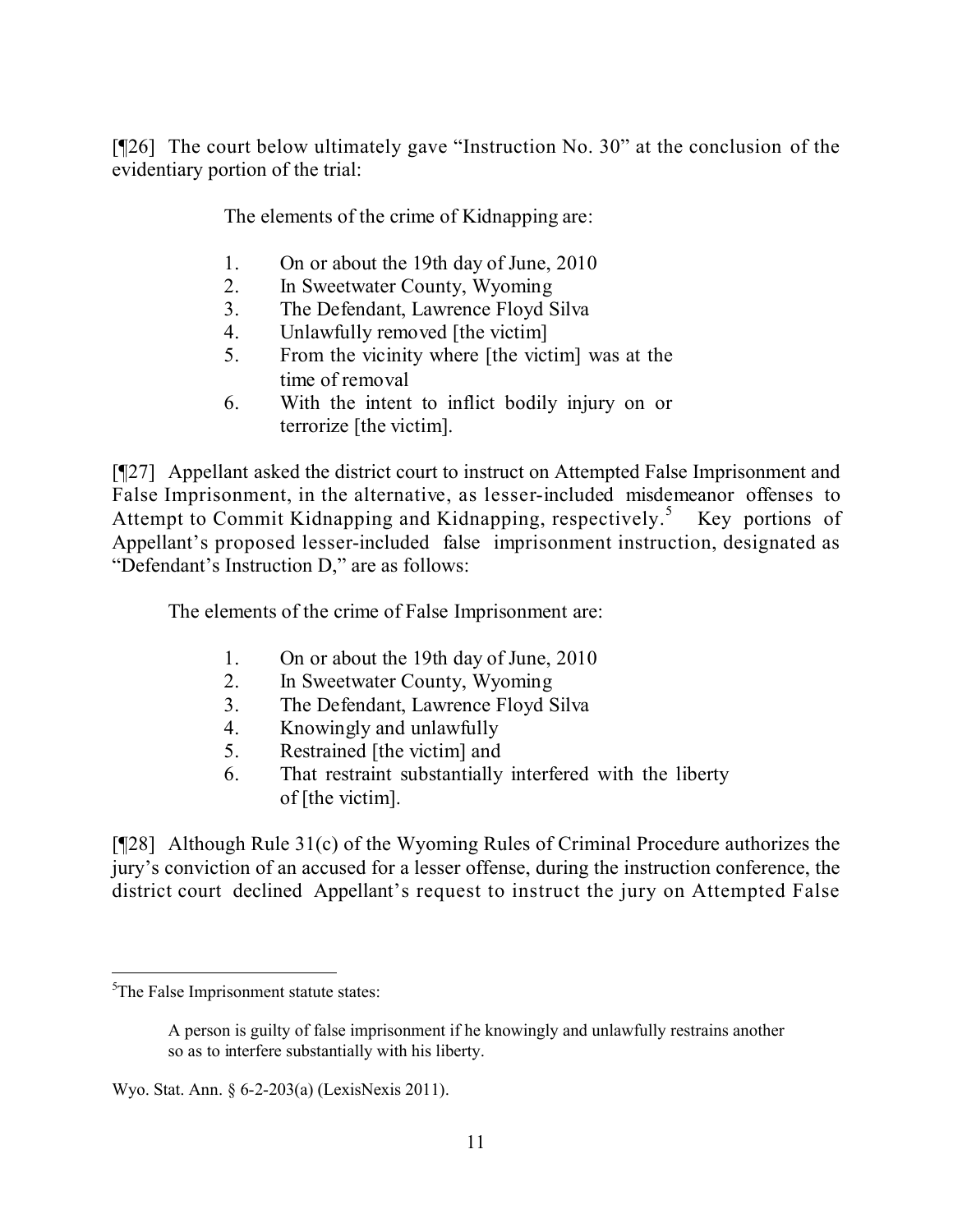Imprisonment as a lesser offense to the Attempt to Commit Kidnapping crime:<sup>6</sup>

[Court]: Okay. [Appellant's Counsel], do you have any objections to the Instructions 6 through 34 and the verdict form?

[Appellant's Counsel]: Yes, Judge, I do. I object to the fact that the lesser-included offense of False Imprisonment was removed from the packet.<sup>7</sup>

[Court]: Okay.  $I - okay$ .  $I - I$  just want to know if you had objections to the ones that are being presented. I was going to  $-$ 

[Appellant's Counsel]: Oh, I'm sorry.

[Court]: I was going to give you objections for any other additional ones.

[Appellant's Counsel]: I do not have any objection to what we have to put before the jury. I object to the fact that the instruction we are not putting before the jury as a result of a conference this morning is an instruction on the lesserincluded offense of False Imprisonment.

[Court]: [Prosecutor], you were the one that requested the – there are actually four instructions that [Appellant's Counsel] is referring to, and one is an instruction telling the jury that if they found the Defendant not guilty of Attempted Kidnapping, they could find him guilty of a lesser offense of Attempted False Imprisonment and another one that said that the offense of Kidnapping also includes the lesser offense of False Imprisonment, gave the elements of the crime of Attempted [sic] to Commit False Imprisonment and the elements of the crime of False Imprisonment.

 ${}^{6}$ W.R.Cr.P. 31(c) provides that, "[t]he defendant may be found guilty of an offense necessarily included in the offense charged or of an attempt to commit either the offense charged or an offense necessarily included therein if the attempt is an offense." Where appropriate, either party, or the court on its own volition, may offer an instruction on a lesser-included offense. *Keffer*, 860 P.2d at 1133-1134.

<sup>&</sup>lt;sup>7</sup>Appellant's trial counsel properly preserved the record by timely objecting to the district court's refusal to give the proffered instructions as lesser-included offenses.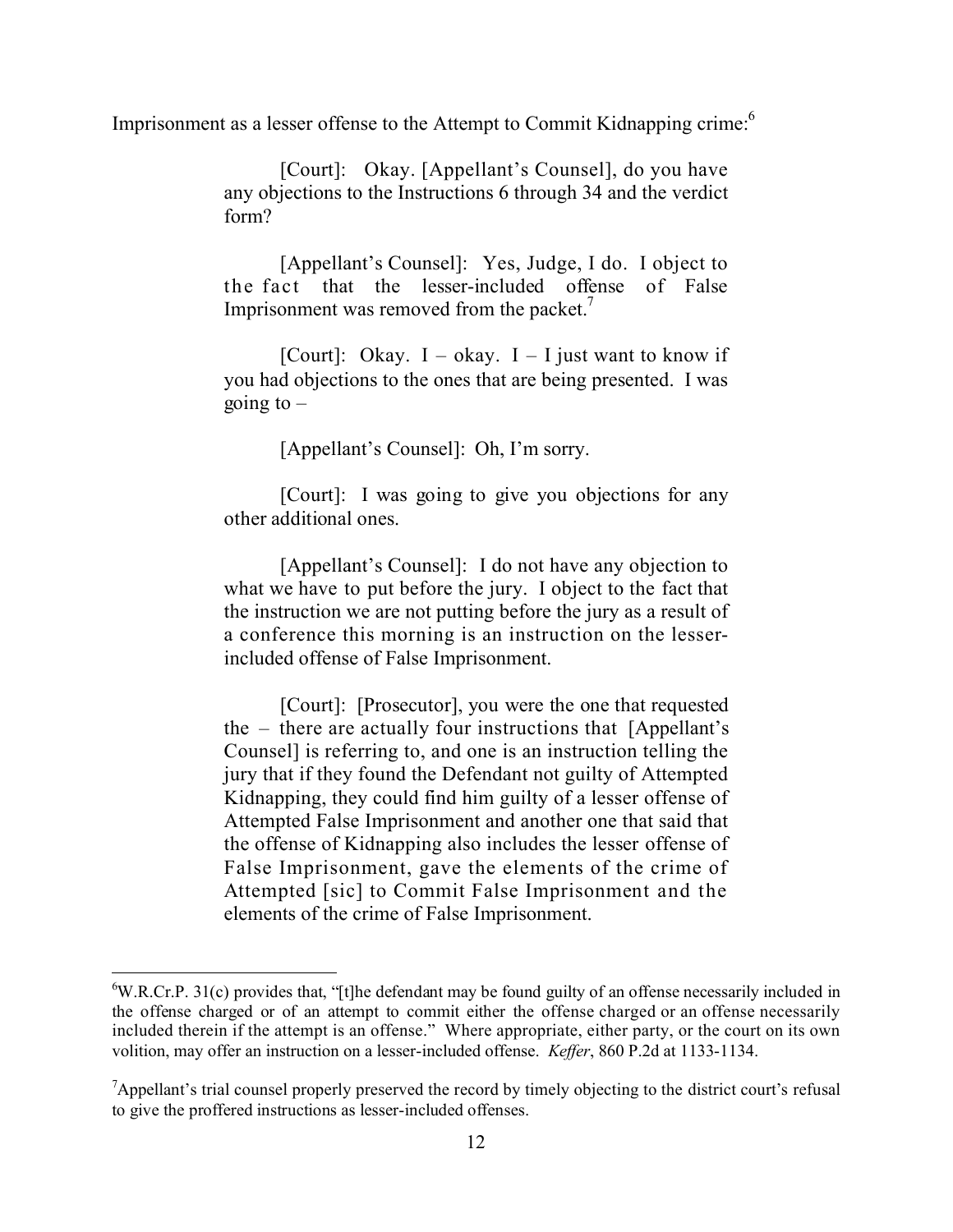There were four instructions that refer to the issue that [Appellant's Counsel]'s talking about. The Court has removed those four, but do you want to give your reasons for asking for them to be removed?

[Prosecutor]: Sure, your Honor. Up until this morning, the State had agreed that False Imprisonment would be appropriate. This morning as I was driving over to Green River, I started thinking about it, and I started thinking that Kidnapping can be charged in several different ways, one of them is by removing an individual, another is by restraining an individual, and when I thought about False Imprisonment, I knew that the language in False Imprisonment talks about restraining.

The State is not alleging that the Defendant was trying to restrain the victim in this case. The State is alleging that the Defendant was trying to remove the victim in this case. Therefore, the language of the two does not appear to be a lesser included, and the language of the greater offense has to match exactly the language of the lesser offense, and that's why I asked that they be removed.

[Court]: And the Court has agreed with you. Certainly, False Imprisonment could be a lesser offense of Kidnapping, but not as the State has charged, and the jury would actually have to be finding a different element than an element that was charged, and therefore, those four instructions will not be given. I am calling those Defendant's Exhibits – or Instructions A, B, C and D. They will be part of the permanent file and are  $-$  are identified as not being given by the Court, but they – it is on the Record, but also, those particular instructions are included in the file should there be an appeal on that issue.

[Appellant's Counsel]: Thank you, Judge.

[¶29] Applying the statutory elements test, the district court unequivocally declared that Attempted False Imprisonment is not a lesser-included offense to Attempt to Commit Kidnapping where, as was so specifically charged in the case, Appellant's purported criminal conduct involved only an attempted removal of the victim with the intent to inflict bodily injury on or to terrorize her. Thus, "[w]here the lesser offense requires an element not required for the greater offense, no instruction is to be given under Wyoming